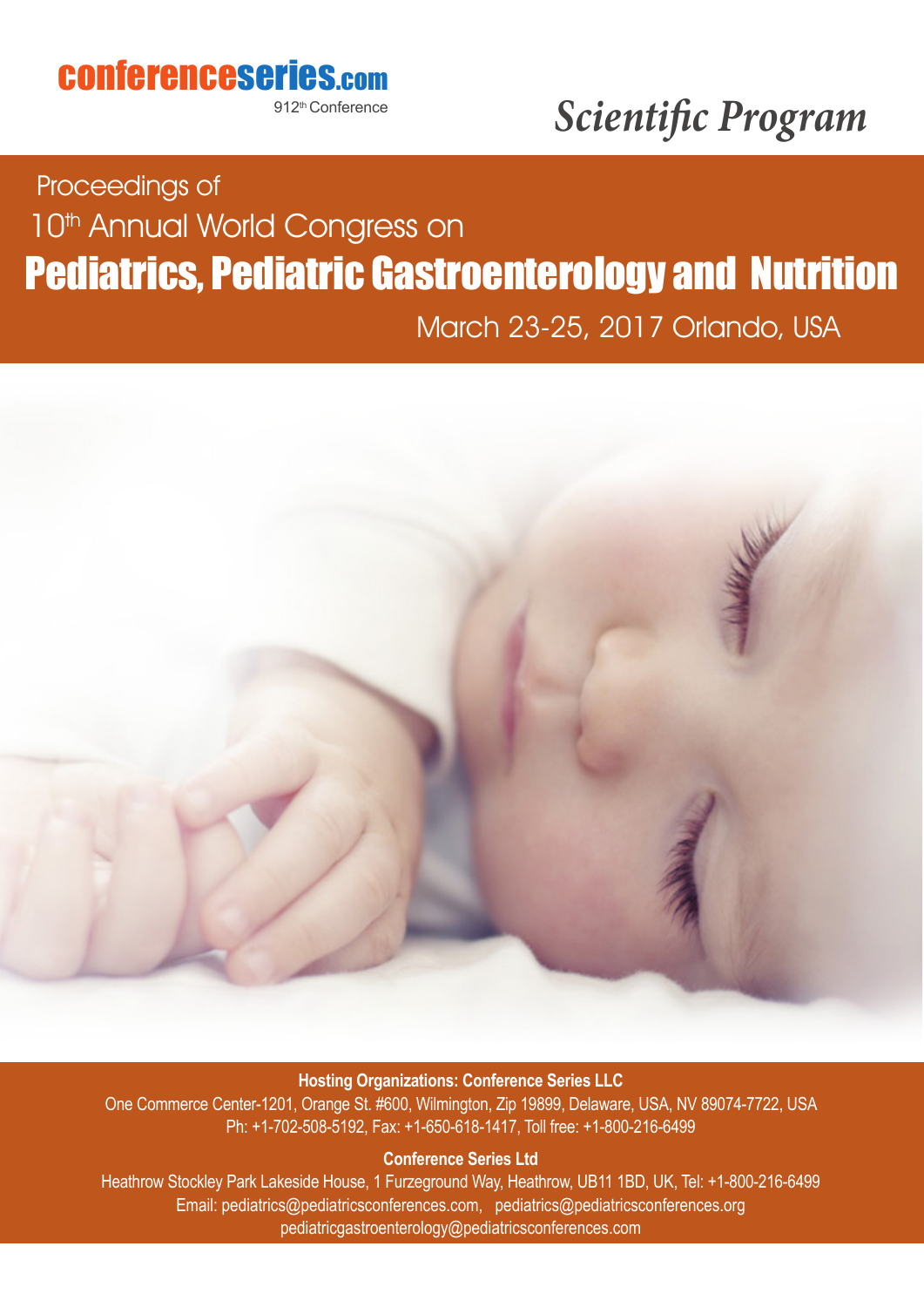|               |                                                                                                                                                                                   | Day 1   March 23, 2017                                                 |                                                                                                   |                                                                                                            |  |
|---------------|-----------------------------------------------------------------------------------------------------------------------------------------------------------------------------------|------------------------------------------------------------------------|---------------------------------------------------------------------------------------------------|------------------------------------------------------------------------------------------------------------|--|
| 08:00-09:00   | <b>Registrations</b>                                                                                                                                                              |                                                                        |                                                                                                   |                                                                                                            |  |
|               |                                                                                                                                                                                   | <b>Hall-B</b>                                                          |                                                                                                   |                                                                                                            |  |
|               |                                                                                                                                                                                   |                                                                        |                                                                                                   |                                                                                                            |  |
|               |                                                                                                                                                                                   |                                                                        |                                                                                                   |                                                                                                            |  |
|               | <b>CONferenceseries.com</b>                                                                                                                                                       | 09:00-09:40                                                            |                                                                                                   | <b>Opening Ceremony</b>                                                                                    |  |
|               |                                                                                                                                                                                   |                                                                        |                                                                                                   |                                                                                                            |  |
|               |                                                                                                                                                                                   | <b>Keynote Forum</b>                                                   |                                                                                                   |                                                                                                            |  |
|               |                                                                                                                                                                                   |                                                                        | 09:40-10:20 Title: Pediatric laboratory-based screening methodology for nutrition-based disorders |                                                                                                            |  |
|               |                                                                                                                                                                                   | Steven J Melnick, Nicklaus Children's Hospital, USA                    |                                                                                                   |                                                                                                            |  |
|               |                                                                                                                                                                                   | 10:20-11:00 Title: Multivisceral transplantation: Where do we stand?   |                                                                                                   |                                                                                                            |  |
|               |                                                                                                                                                                                   | Rodrigo Vianna, Miami Transplant Institute-University of Miami, USA    |                                                                                                   |                                                                                                            |  |
|               |                                                                                                                                                                                   |                                                                        |                                                                                                   | Coffee Break 11:00-11:20 @ Foyer                                                                           |  |
|               |                                                                                                                                                                                   | <b>Group Photo</b>                                                     |                                                                                                   |                                                                                                            |  |
|               |                                                                                                                                                                                   | 11:20-12:00 Title: Cholestasis beyond the neonatal and infancy periods |                                                                                                   |                                                                                                            |  |
|               |                                                                                                                                                                                   | Michael J Wilsey, Johns Hopkins All Children's Hospital, USA           |                                                                                                   |                                                                                                            |  |
|               |                                                                                                                                                                                   |                                                                        |                                                                                                   | Pediatrics   Pediatric Nutrition   Pediatric Gastroenterology   Pediatric Anesthesia   Pediatric Neurology |  |
|               |                                                                                                                                                                                   |                                                                        |                                                                                                   | <b>Session Introduction</b>                                                                                |  |
|               |                                                                                                                                                                                   | Session Chair: Steven J Melnick, Nicklaus Children's Hospital, USA     | Session Co-Chair: Rodrigo Vianna, Miami Transplant Institute-University of Miami, USA             |                                                                                                            |  |
|               |                                                                                                                                                                                   | Title: Anesthesia and developing brainwhat is the risk?                |                                                                                                   |                                                                                                            |  |
| 12:00 - 12:25 |                                                                                                                                                                                   |                                                                        | Shridevi Pandya Shah, Rutgers University-New Jersey Medical School, USA                           |                                                                                                            |  |
| 12:25-12:50   | department                                                                                                                                                                        |                                                                        |                                                                                                   | Title: Follow up with your Pediatrician- Ensuring continuity of care from the emergency                    |  |
|               |                                                                                                                                                                                   | AtNena Luster-Tucker, South-eastern Louisiana University, USA          |                                                                                                   |                                                                                                            |  |
|               |                                                                                                                                                                                   | <b>Title: ADHD-diagnostic and treatment challenges</b>                 |                                                                                                   |                                                                                                            |  |
| 12:50-13:15   | Jyoti Bhagia, Mayo Clinic, USA                                                                                                                                                    |                                                                        |                                                                                                   |                                                                                                            |  |
|               |                                                                                                                                                                                   |                                                                        |                                                                                                   | Lunch Break 13:15-14:15 @ Restaurant                                                                       |  |
| 14:15-14:40   | <b>Title: Up to eat</b>                                                                                                                                                           | Avraham Avital, Hadassah University Hospital, Israel                   |                                                                                                   |                                                                                                            |  |
|               |                                                                                                                                                                                   |                                                                        |                                                                                                   | Title: Kuwaiti parents' knowledge of their children's fever and their patterns of use of over              |  |
|               | 14:40-15:05 the counter antipyretics                                                                                                                                              |                                                                        |                                                                                                   |                                                                                                            |  |
|               |                                                                                                                                                                                   |                                                                        | Nabil A Badawy, Public Authority for Applied Education and Training, Kuwait                       | Title: Physical activity and sedentary behavior relative to body mass index among Saudi                    |  |
|               | 15:05-15:30 school children in Saudi Arabia                                                                                                                                       |                                                                        |                                                                                                   |                                                                                                            |  |
|               |                                                                                                                                                                                   | Adel A Alhusaini, King Saud University, Saudi Arabia                   |                                                                                                   |                                                                                                            |  |
|               | 15:30-15:55 elementary school children                                                                                                                                            |                                                                        | Title: Short-term sensorimotor based intervention for handwriting performance in                  |                                                                                                            |  |
|               |                                                                                                                                                                                   |                                                                        | Ganeswara Rao Melam & Syamala Buragadda, King Saud University, Saudi Arabia                       |                                                                                                            |  |
|               |                                                                                                                                                                                   |                                                                        |                                                                                                   | Coffee Break 15:55-16:15 @ Foyer                                                                           |  |
|               | 16:15-16:40 environmental exposure?                                                                                                                                               |                                                                        | Title: May neonicotinoid insecticide cause neurodevelopmental disorder by                         |                                                                                                            |  |
|               |                                                                                                                                                                                   |                                                                        | Kumiko Taira, Tokyo Women's Medical University Medical Center East, Japan                         |                                                                                                            |  |
| 16:40-17:05   |                                                                                                                                                                                   |                                                                        | Title: Vestibular modifications in deaf children after sequential implantation                    |                                                                                                            |  |
|               | Benoit Devroede and Inge Pauwels, University Children's Hospital Brussels, Belgium<br>Title: Safety of lipid emulsion in very low-birthweight infants according to cytokine level |                                                                        |                                                                                                   |                                                                                                            |  |
| 17:05-17:30   |                                                                                                                                                                                   | Go Ichikawa, Nasu Red Cross Hospital, Japan                            |                                                                                                   |                                                                                                            |  |
|               |                                                                                                                                                                                   |                                                                        | Title: Dietary adequacy of Egyptian children with autism spectrum disorder                        |                                                                                                            |  |
| 17:30-17:55   |                                                                                                                                                                                   | Nagwa A Meguid, National Research Centre, Egypt                        |                                                                                                   |                                                                                                            |  |
|               |                                                                                                                                                                                   | <b>Panel Discussions</b>                                               |                                                                                                   |                                                                                                            |  |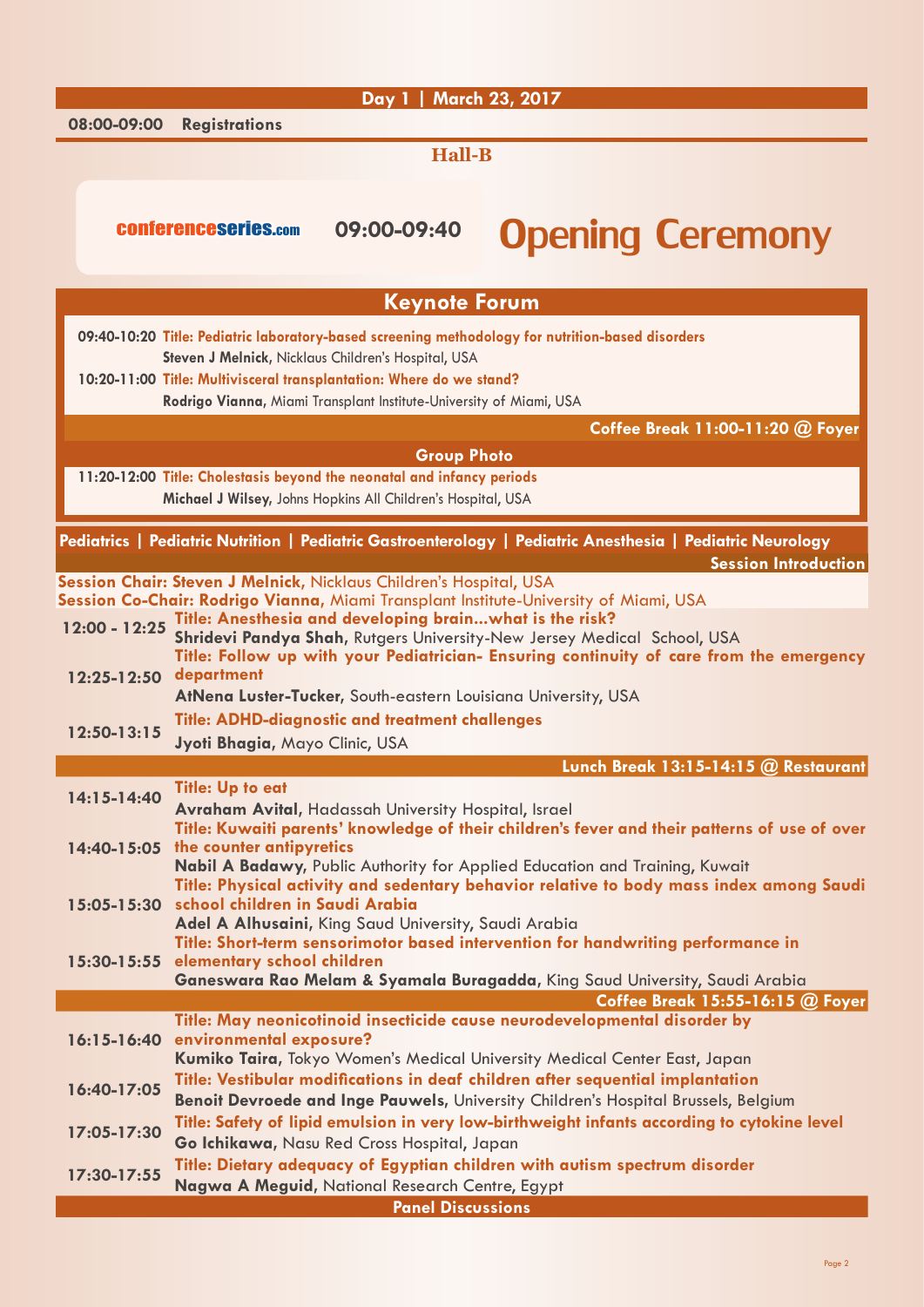### **Day 2 | March 24, 2017 Hall-B Keynote Forum 09:00-09:05 Introduction 09:05-09:45 Title: EEG based supplementary biomarkers for diagnosing pediatric ADHD and High Functioning Autism (HFA) Geir Ogrim,** Ostfold Hospital Trust, Norway **09:45-10:25 Title: Pediatric living donor liver transplants in a single center in India: First double century Neelam Mohan,** Medanta-The Medicity Hospital, India **Coffee Break 10:25-10:45 @ Foyer 10:45-11:25 Title: Cow's milk protein allergy: Diagnosis and management Eyad Mahmoud Altamimi,** Mutah University, Jordan **Pediatric Gastroenterology and Nutrition | Pediatric Neurology | Pediatric Care and Nursing | Pediatric Allergy and Infectious Diseases**

**Session Introduction**

| Session Chair: Neelam Mohan, Medanta-The Medicity Hospital, India |  |  |  |
|-------------------------------------------------------------------|--|--|--|
| Session Co-Chair: Eyad Mahmoud Altamimi, Mutah University, Jordan |  |  |  |

| $11:25-11:50$ | Title: Prenatal diagnosis of central nervous system (CNS) pathologies: Does fetal MRI<br>help in their management? |
|---------------|--------------------------------------------------------------------------------------------------------------------|
|               | Daniela Prayer, Medical University Vienna, Austria                                                                 |
| $11:50-12:15$ | Title: Medical litigation and the care of newborns                                                                 |

**Dong Yup Lee,** Pyeongchang Health Center & County Hospital, South Korea

- **12:15-12:40 Title: Pitfalls in the diagnosis of skeletal tuberculosis in children**
	- **Janani Sankar,** Kanchi Kamakoti Childs Trust Hospital, India
- **12:40-13:05 Title: Bee venom exerts neuroprotective effects on neuronal cells and astrocytes under hypoxic conditions through MAPK signaling pathways**

**Eun Joo Lee,** Kyungpook National University School of Medicine, South Korea

|                                   | Lunch Break 13:05-14:05 @ Restaurent                                                                            |  |  |
|-----------------------------------|-----------------------------------------------------------------------------------------------------------------|--|--|
| Poster Presentations: 14:05-15:05 |                                                                                                                 |  |  |
| 15:05-15:30                       | Title: Comparison of susceptibility to measles in preterm infants versus term infants                           |  |  |
|                                   | Joseph L Mathew, Postgraduate Institute of Medical Education and Research, India                                |  |  |
| 15:30-15:55                       | Title: Analysis of infection in neonatal intensive care unit: A 44-deaths report                                |  |  |
|                                   | <b>Bao Shan, Sichuan University, China</b>                                                                      |  |  |
|                                   | Coffee Break 15:55-16:15 @ Foyer                                                                                |  |  |
| $16:15 - 16:40$                   | Title: HFNC versus CPAP in bronchiolitis patient                                                                |  |  |
|                                   | Nisha Agarwal, Harlem Hospital center, USA                                                                      |  |  |
| 16:40-17:05                       | Title: Inflammation in the psoas muscle as cause for a false positive Meckel's scan                             |  |  |
|                                   | Jenelle Fernandez, Florida Hospital, USA                                                                        |  |  |
| $17:05 - 17:30$                   | Title: Pre-duodenal portal vein and its rare association with a Meckel's diverticulum in<br>a pediatric patient |  |  |
|                                   | Amy Issa, Medical center of Georgia, USA                                                                        |  |  |
| 17:30-17:55                       | Title: The effect of lavender hydroalcoholic extract on liver's enzymes and histology                           |  |  |
|                                   | Mehrdad Modaresi, Islamic Azad University, Iran                                                                 |  |  |
| <b>Panel Discussions</b>          |                                                                                                                 |  |  |

Page 3